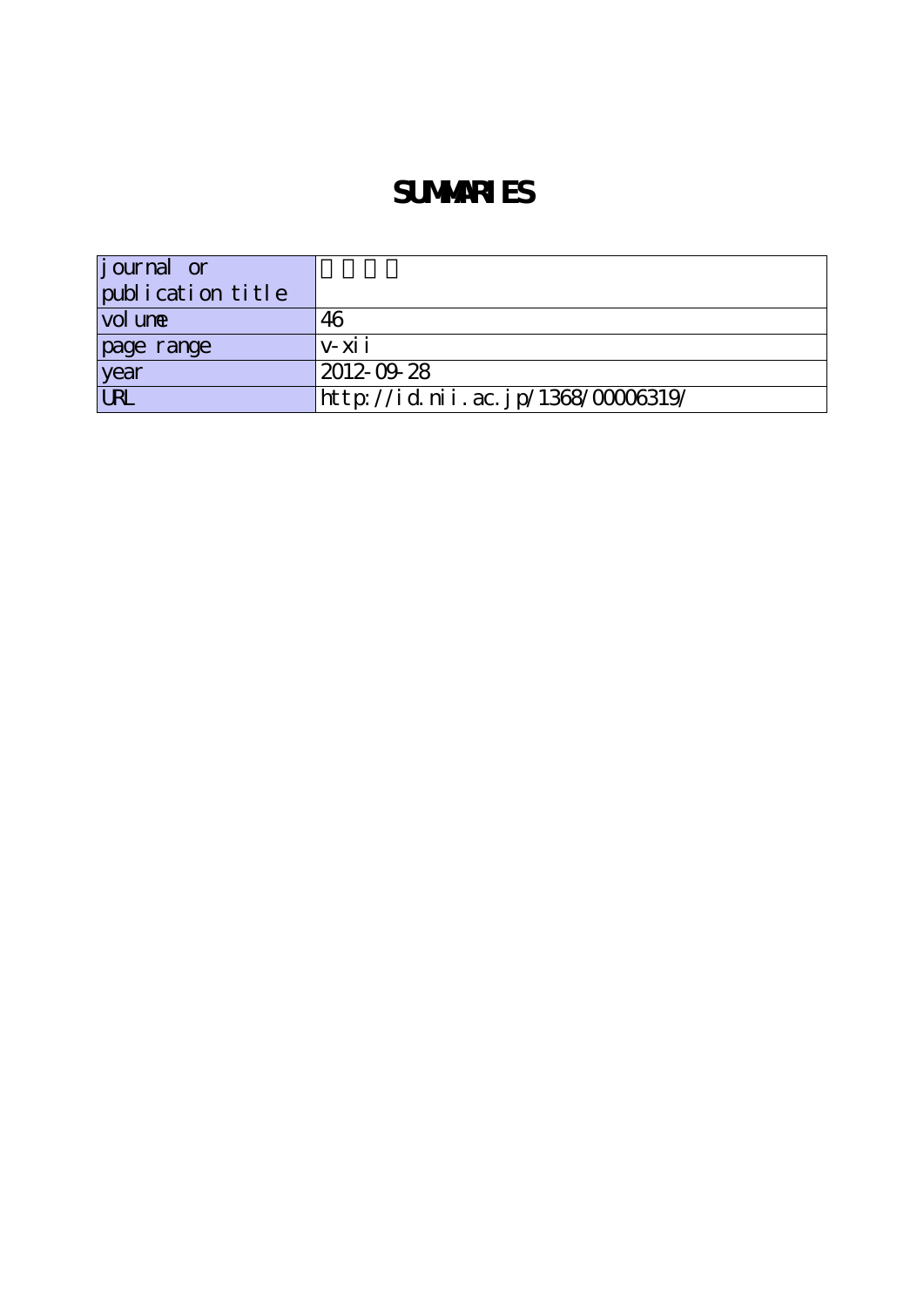## **SUMMARIES**

# **A Grammar of Medieval Picture Scrolls: On the "Scroll of The Late Three Years War"**

## **X. Jie YANG**

*Keywords*: picture scroll, grammar, successive events within a unified background, same-composition with multi-meanings, Scroll of The Late Three Years War, Yoshiie, media (text, voice)

 A medieval Japanese picture scroll, formed by text and pictures, has its rules of expression. Analyzing such rules is an important task for understanding this precious classical genre. The goal of this article is to discover the grammar in picture scrolls. In order to explain the issue in details, it takes the "Scroll of The Late Three Years War" (in 3 volumes and 15 sections), a standard piece in medieval picture scrolls, as an example.

 For the purpose of building up a framework of a grammar in pictorial expressions, this article reviews the studies of the past and presents a number of additional concepts. In particular, to add to the discussions on "capturing a moment," "successive events within a unified background" and "none-single view point," it presents such new concepts as "same-composition with multi-meanings, " and "time in a different dimension." Furthermore, it shows a few examples of pictorial vocabulary and patterned expressions, and it discusses extreme scenes against principle rules, and the contribution of text as a media in a picture scroll.

# **Cherry Blossoms Before Moss: Musō Soseki and the Zen Lineage at Saihōji**

#### **Molly VALLOR**

*Keywords*: Musō Soseki, Saihōji, Ashikaga bakufu, Prince Shinnyo, cherry blossoms, gardens, engi, waka, Shōgaku kokushi wakashū, Zen lineage

 Better known today as the "moss temple," Saihōji 西芳寺 was renovated beginning in 1339 by Rinzai Zen prelate and garden designer Musō Soseki 夢窓疎石 (1275-1351). While many modern accounts focus on the moss carpet and dry rock waterfall for which it is now famous, medieval sources suggest that these features were not among the highlights of Musō's restoration. As Takahashi Tōko has pointed out in her reassessment of the medieval Saihōji, pleasure boating, leaf-viewing in autumn, and blossom-viewing in spring were some of the main activities enjoyed by the aristocrats, members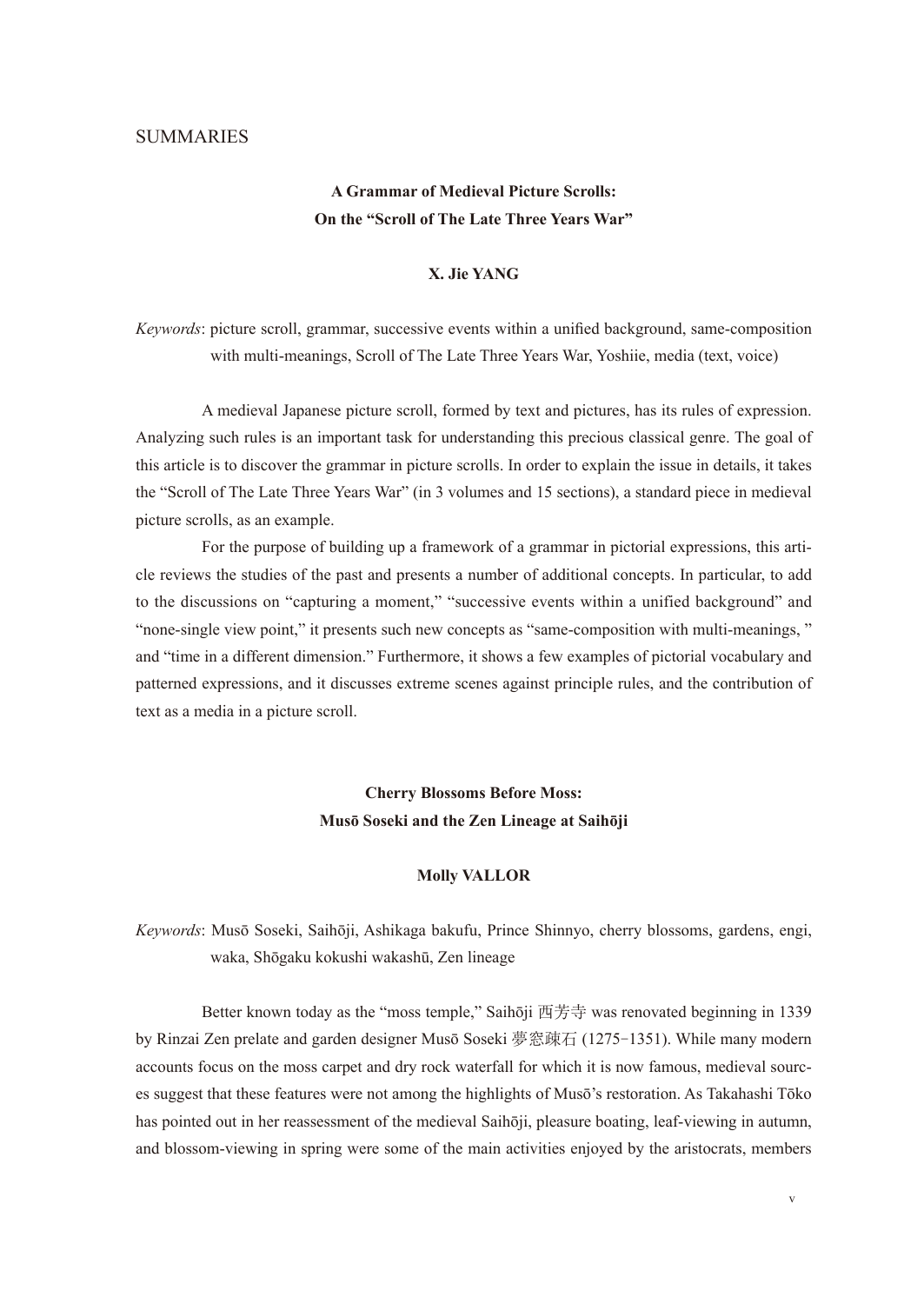of the royal family, warriors, and monks who visited Saihōji in Musō's time and after. Taking the cherry blossoms as the centerpiece of Musō's Saihōji, this paper examines the hitherto overlooked symbolic function of the cherry blossoms in Buddhist sources concerning the temple. This paper focuses on three main sources: *Saihō shōja engi* 西芳精舎縁起 (1400); Musō's chronology, 天竜開山 夢窓正覚心宗普済国師年譜 (1353); and his personal short verse (*waka*) anthology, *Shōgaku kokushi wakashū* 正覚国師和歌集 (1699). Following an overview of the temple's legend as it is recounted in the *Engi*, I demonstrate how cherry blossoms are used to symbolize the temple's association with members of the imperial family, prominent warriors, and eminent monks across the centuries, while illuminating the sacred dimension of rituals and play undertaken at the temple. I then show how cherry blossom poems in Musō's waka collection affirm the bakufu's maintenance of peace in the realm and offer prayers for the longevity of the emperor, all while suggesting the continued prosperity of Saihōji after Musō's imminent death. Finally, I examine Musō's chronology to show how Saihōji is presented as the destiny of the Zen lineage through a re-contextualization of cherry blossom and flower motifs found in Zen sources.

#### **The Relationship between Tokugawa Yoshimune's** *Sōryō Ban-iri* **System and** *Gobankata*

#### **YOKOYAMA Teruki**

*Keywords*: shogunate, Tokugawa Yoshimune, *bugei*, military arts, *sōryō ban-iri* system, *bugei*, hatamoto, *sōryō*, *shoin-ban*, *kosho-gumi*

 This paper aims to analyze the *sōryō ban-iri* system of Tokugawa Yoshimune, especially the relationship between this system and military force comprising the hatamoto. In the *sōryō ban-iri* system, *sōryō* (hatamoto's successor) could get a military job before succeeding to the office held by his father. In Edo Japan, there were more hatamoto than the maximum capacity, so this system was very glamorous for both hatamoto and *sōryō*. But the *sōryō* who desired to seek employment by this system had to pass the skills test of *bugei* (military arts). I argued in a previous paper that this system gave preferential treatment to institutional *sōryō* striving towards *bugei*, and such a trend was a feature of the policy of encouraging *bugei* by Yoshimune. It was epoch making. In this paper, I analyze this system from two perspectives in order to clarify the conclusion. The first perspective involves analyzing the difference between *sōryō* getting a military office by this system and *sōryō* getting a military job after succeeding to the office of his father. The second perspective involves analyzing the difference between *sōryō* promoted after getting a military job by this system and *sōryō* promoted after succeeding to the office of his father. The results of this analysis lead me to three conclusions. First concerns an increase in revenue. By this system, the *sōryō*'s income is applied to the income of the father in their house. Second, by this system, *sōryō* could get a military job from youth, and so could avoid getting a military job in later life. Third, *sōryō* could promote by years of service after succeeding to the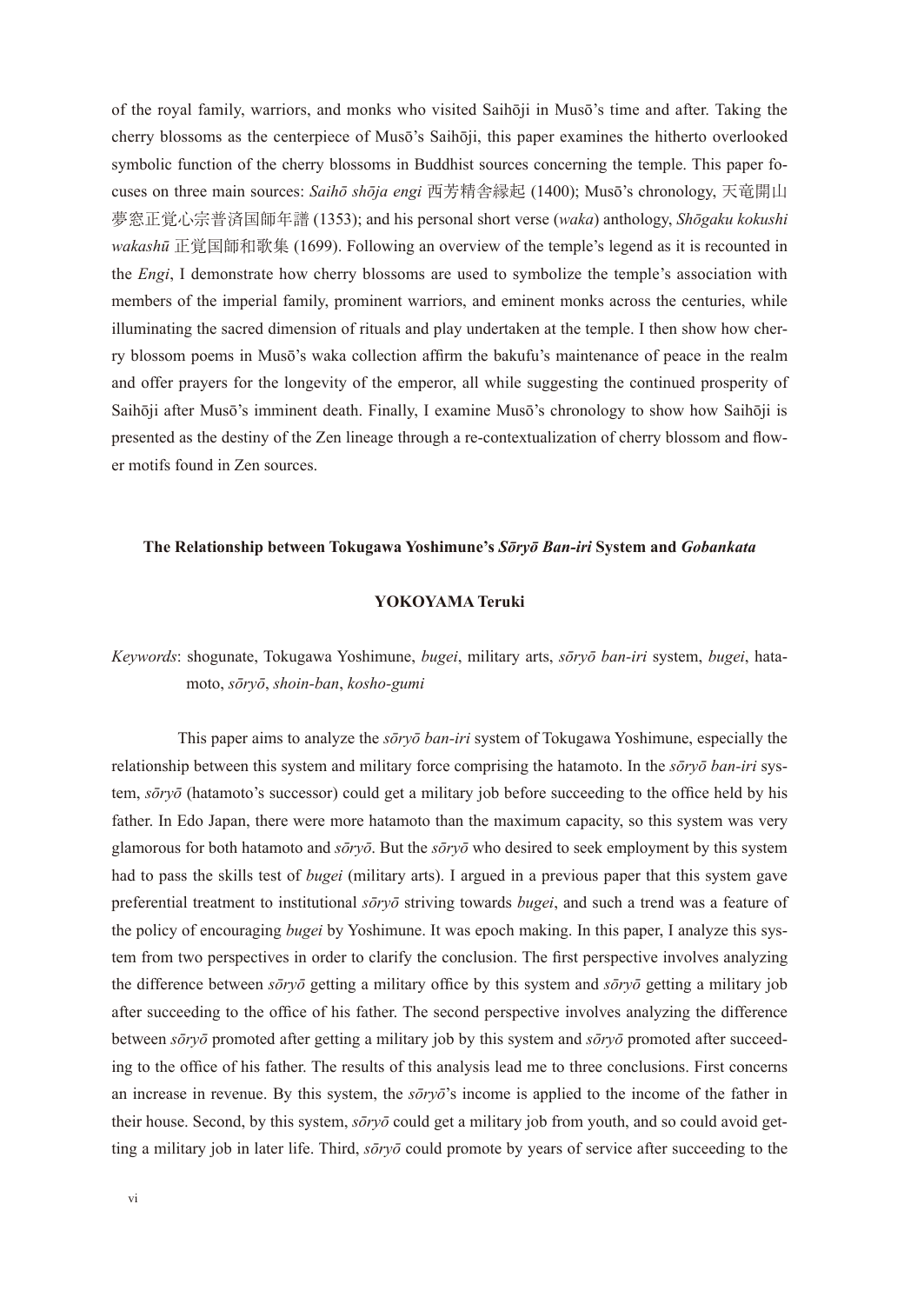identity of his father and before succeeding to the identity of his father. If he could not get a military job by this system, he would not promote by lack of years of service. These are a great advantage by this system.

## **Tokugawa Text Reading and the Intellectual Foundation of the Meiji Intellectuals: The Method of Confucian Text Studies and the Evolution of Modern Empirical** *Habitus*

## **TAKEMURA Eiji**

*Keywords*: Tokugawa education, intellectual foundation, modern intellect/thought, *kaidoku* (group reading/learning), domain school, Confucianism/*kangaku*, educational history, historical sociology, intellectual history of Tokugawa Japan

 Intellectual history and literary studies of Meiji Japan infer the significance of Confucianism, or, more specifically, the way it was studied by mid-to-late Tokugawa Confucians and the methods they employed to teach the subject, as an important factor that nurtured the intellectual foundations of early-Meiji intellectuals. However, no study of these fields has yet revealed which specific elements of Confucian textual study and/or teaching helped develop the intellectual foundations and in what specific ways. Educational history studies have uncovered study curricula employed in domain schools, and illustrated specific examples of instruction given by teaching staff in those schools, but virtually no attention has been paid to what helped develop the 'mode' or habit of study that nurtured shared intellectual foundations.

 This study primarily examines such Tokugawa texts as *Dokusho Junjo* written by Tanaka Chishū, a Kimon School Confucian and a delegated Confucian school instructor of the domain of Isezaki, and *Jugyō hen* by Emura Hokkai, a foremost 'amalgamated school' Confucian thinker of the eighteenth century. These texts not only reveal school regulations and the texts used in schools, but show in *meticulous detail* how the texts were to be studied, and how individual and group study was to be conducted, which must have been decisive in forming their intellectual *habitus*. The findings are then cross-examined using the records and memoirs of students who received this instruction, in order to ascertain how far the instructions given were successfully practiced. This study finally argues that the methods and instruction given in Confucian schools as illustrated in the texts examined in this paper arbitrarily determined the intellectual foundation and propensities of early-Meiji intellectuals who received Tokugawa education.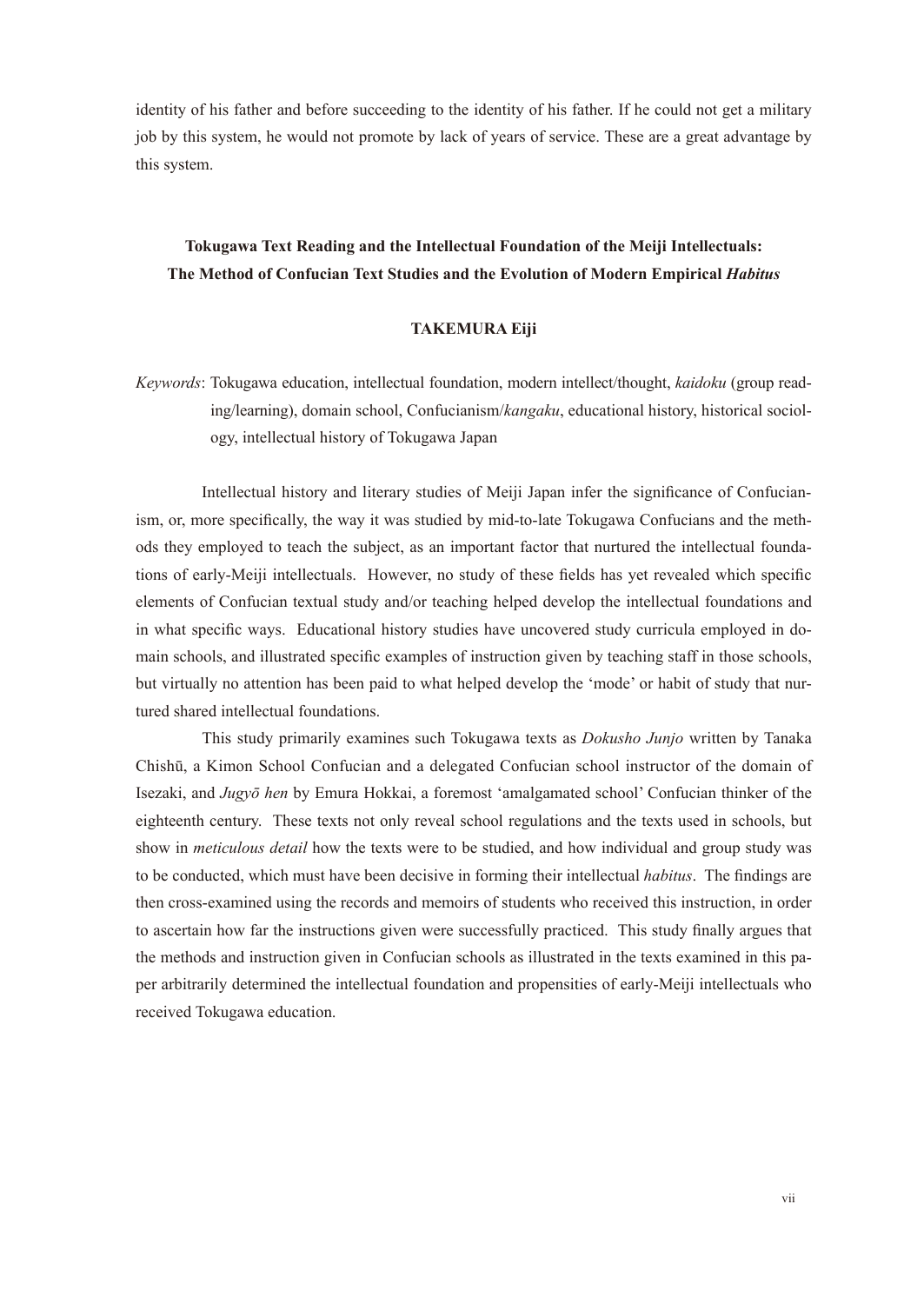## **The Formation of Transnational Networks by a Japanese Christian in Modern Times: The Migration of Midori Kobayashi**

#### **NEGAWA Sachio**

*Keywords*: migration, transnational history, transnational networks, Japanese Christian, *en* (connections), anti-Japanese problem, prevention of anti-Japanese problem, true Brazilianization, enculturation, agents of bienculturation

 This study is an effort to follow the paths of migration and itinerancy by Kobayashi Midori (1891-1961) across five periods of his life─Aizu, Dōshisha, Hawai'i and the United States, his voyage to and settlement in Brazil, and his temporary return to Japan—and thus to reconsider these as a transnational history spanning multiple regions. Kobayashi encountered Christianity in Aizu, used his connections at Dōshisha University to acquire the opportunity to evangelize and study abroad in Hawai'i and the United States mainland, and benefited from strong support in the United States. Later in Brazil, he was able to build personal networks through Mackenzie College, and he established Seishū Gijuku, an educational institution based on the education needs of the children of Japanese immigrants. In this process, he was able to use his *en* or "connections:" local connections in Aizu region, school connections from Dōshisha University, spiritual connections through the Christian church, and ethnic connections as a Japanese in the United States and Brazil, to form a transnational network that spanned the aforementioned four regions. At work here was a mechanism that relied on such connections to link immediate networks to larger and stronger ones, expanding them in concatenations. The networks comprising these connections were deployed as resource to develop Kobayashi's projects in the foreign land of Brazil. Seishū Gijiku, based on Kobayashi's ideal of "true Brazilianisation," became an agent of bi-enculturation for Japanese-Brazilians, assuming the dual task of thwarting anti-Japanese sentiment and educating Japanese residents.

# **The Internalization of Manchu and Urban Writing: The Hidden Shadow of Manchu and Its Unspoken Public Opinion in Lin Huikun's** *Inviolable Destiny*

## **LIU Shu-Chin**

# *Keywords*: Manchurian Incident, the memorial events, Taipei, urban novel, Lin Huikun, *Inviolable Destiny, Taiwan Daily Newspaper, Taiwan New People Newspaper*

 This study views Taipei as a city in the process of carrying out the largest city renewal in Taiwan and as a city rapidly becoming an East Asian node city in the Japanese empire. Making the Manchurian Incident part of people's life (that is, internalizing Manchu) was an important segment in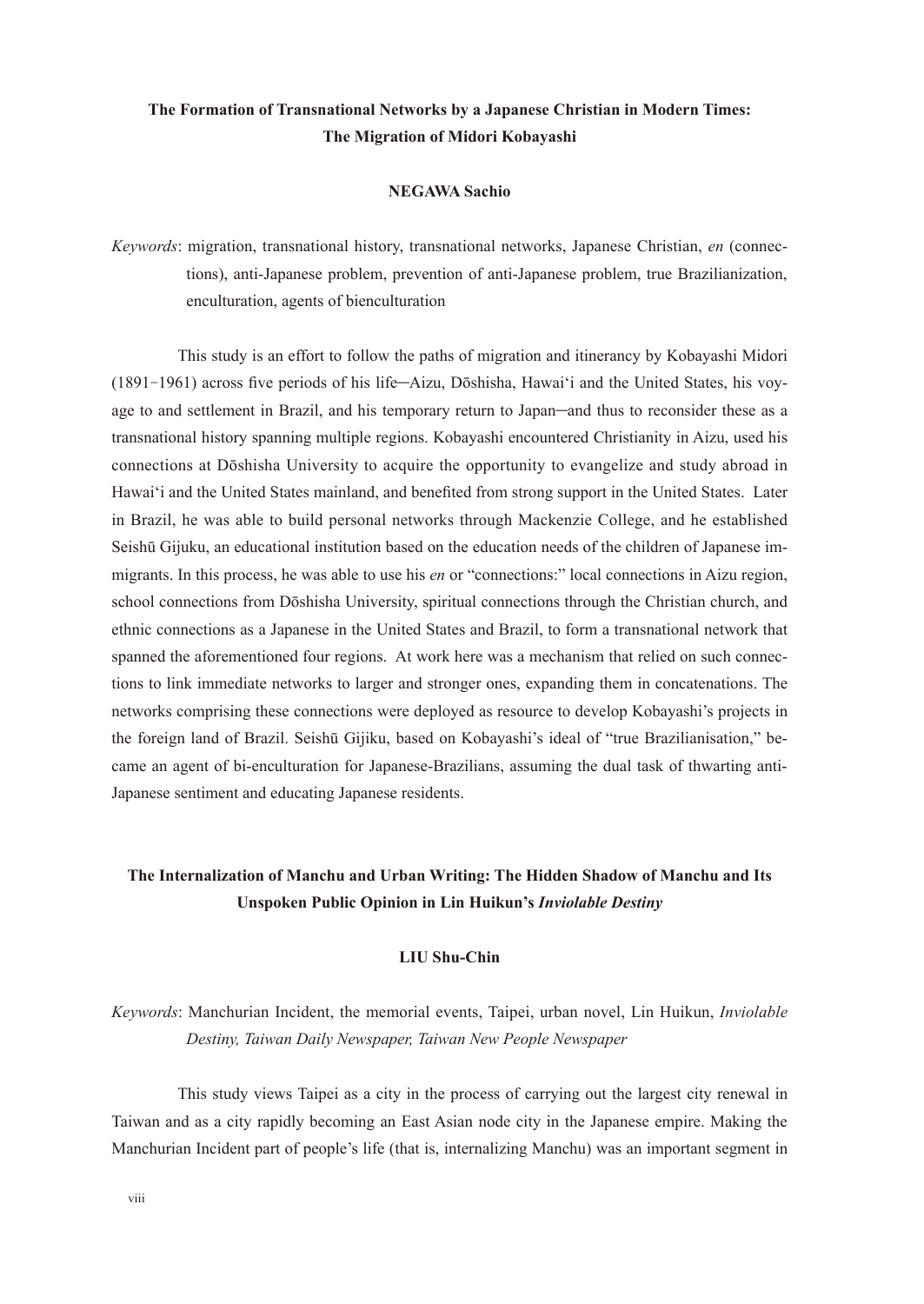the process. This study begins with the *Taiwan Daily Newspaper* reports on the Manchurian Incident and the memorial events on the Incident's anniversary, and observes how the Incident, which is only slightly related to Taiwan, became part of local people's lives. This paper then explores how Lin Huikun with a delicate touch turns the Manchurian Incident into a background, hiding it in the depths of *Inviolable Destiny*, Taiwan's first long urban novel. Finally, by comparing the common points in this serial story in the newspaper and the editorials in *Taiwan New People Newspaper*, this study indicates the writer's attempt to correspond implicitly with the issues discussed in the newspaper editorials through the description of current events. This study then examines this implicit unspoken public opinion in this mode of narrative through the relations among reports of the Manchurian Incident, urban writing, and critiques of colonial policy.

## **Memorandum of the History of Jet-Black Hair in Japan**

#### **HIRAMATSU Ryuen**

*Keywords*: hairstyle, long-hanging hairstyle, chignon hairstyle, *morigami* hairstyle, beauty, appearance, Japanese culture, history

 By examining people's hairstyles throughout history, which vividly reflect their status and way of life, we can gain an understanding of the transitions that a society has gone through. In addition, by discussing the strategies that people have unconsciously used, a standard of universal beauty can be discerned. Makeup and hairstyles evolve together with the ages. Changes by people in dominant positions in society, such as nobles and the samurai, and changes in who people intend to dress for (for example, for people of the opposite or indeed the same gender), have been changes in modes of expression. This research focuses mainly on women's hairstyles, and clarifies the historical and cultural meanings behind styles, hair length, etc., while also discussing subjects such as how hairstyles were an important social factor and how a person's aesthetic sense reinforced one's social position. The theory that explains the long-hanging 垂髪 hairstyle of the Heian period originated as a way to hide the face, and the theory that the topknot 髷 hairstyle was copied from kabuki performers and prostitutes, and other similar theories are critically evaluated, and this "code" that expresses cultural history is clarified in this paper.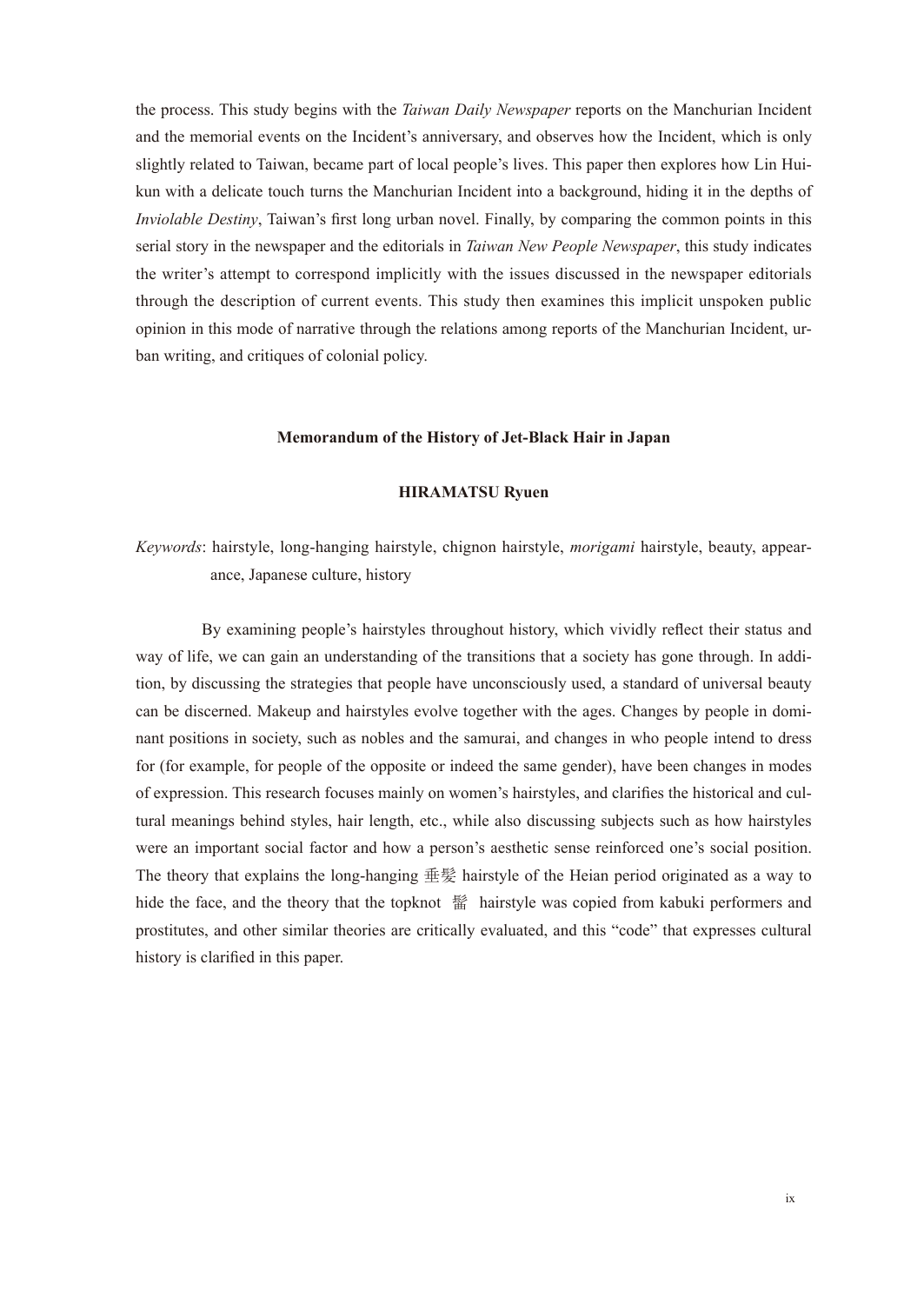# *Fuji no Hana no En* **at Higyōsha of the Heian Palace held in 3rd Month of 2nd Year of the Engi Era**

#### **KOTOH Shimpei**

*Keywords*: Higyōsha, *fuji no hana no en*, Emperor Daigo's diary, Emperor Daigo, Fujiwara no Tokihira, Fujiwara no Atsuko, Fujiwara no Sugane, Fujiwara no Yasuko, *bettō*, ex-Emperor Uda, Sugawara no Michizane

 On 20th day of 3rd month in 2nd year of the Engi era (902 A.D.), a garden party viewing wisteria flowers was held at the Higyōsha house of the Heian palace. The record of the party written in the *Saikyūki* and the article of Emperor Daigo's diary quoted in the *Kakaishō* tell us the events of the day, such as Emperor Daigo's viewing of wisteria flowers, Fujiwara no Tokihira's presentation of treasures to Daigo, attendants' composing of Japanese poems, the playing of court music, a presentation of *sasagemono* to Daigo from Fujiwara no Atsuko, his adoptive mother.

 In this paper, the author examines a few problems remaining essential to an understanding of the accounts of the two afore-mentioned documents. He indicates that Daigo intended to appoint Fujiwara no Sugane as chief steward called *bettō* of Fujiwara no Yasuko, Daigo's *nyōgo* empress, and supposes that the purpose of the party was to celebrate Yasuko's acquisition of *nyōgo* position. The *Nihon kiryaku* and *Ōkagami uragaki* date Yasuko's acquisition of the position to 3rd month of 1st year of the Engi era. But there is a possibility that the real date was a year later, namely 3rd month of 2nd year.

 A hindrance to the marriage between Daigo and Yasuko was removed by the exclusion of ex-Emperor Uda's intervention by Daigo and Yasuko's elder brother Tokihira through banishing Sugawara no Michizane on 25th day of 1st month in 1st year of the Engi era. But Daigo and his father Uda, who had tried to extricate Michizane, fell into disagreement. The author supposes that Daigo and Tokihira felt the moment ripe when 2nd year opened, so they realized Yasuko's acquisition of *nyōgo* position and held the party at Yasuko's Higyōsha house on 20th day of 3rd month.

#### *Inzen* **(Abdicated Emperors' Words) in Diaries**

#### **SHIMOGORI Takeshi**

*Keywords*: diary, *inzen* (abdicated emperors' words), *hōsha* (accepter), *inji*, *shukkesha* (Buddhist priests)

 Ancient manuscript theory constructed a stylistics regarding *inzen*. According to a still quite persistent theory, *inzen* is a document that an *inji* wrote down and issued. However, a lot of manu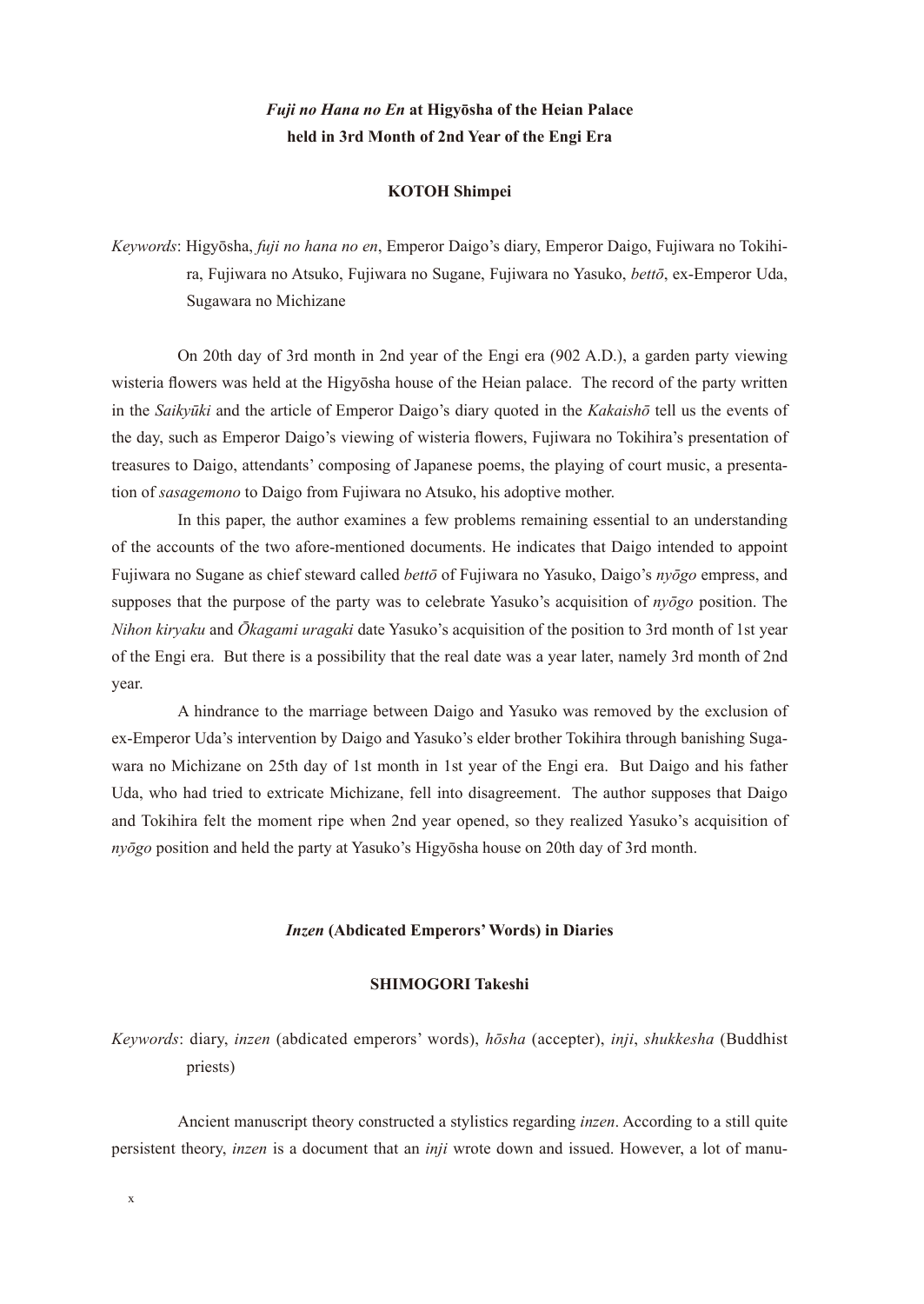scripts that were validated only once and lost their function as *inzen* as soon as communication was accomplished were nonetheless recorded in diaries. In this paper, I examine the styles of *inzen* from the viewpoint of diaries.

 When an *in* and a noble communicated with each other, the responsible officer was required to visit the noble's residence. However, it was impossible to accomplish many kinds of communication by oral means alone, so the responsible officer often communicated in writing. First, I show here that if we classify manuscripts as 'person in charge' and were copied completely in diaries according to the stylistic elements of *inzen*, they may be safely regarded as *inzen*. As a still persistent theory says, if a person who can write down *inzen* is restricted to an *inji*, the responsible officer who does not concurrently hold the post of an *inji* cannot write down the *in*'s words.

 Secondly, I reexamine *inzen* including manuscripts that were written down as 'letters of the person in charge' and were *inzen* according to the definition of *inzen* style, and I show that some *inzen* were written and issued by Buddhist priests who were not *inji*.

 An *in*, who experienced the position of an emperor, is a lord, so it is not a problem that his subjects accept his will and write papers. Lastly, I argue that a person who could accept an *in*'s will and issue an *inzen* was not restricted to an *inji*.

#### **A Court Noble and a Samurai Family Judging from Courtesy**

## **KONDO Yoshikazu**

# *Keywords*: court noble, samurai, etiquette, position, precedent, ancient practices, *hōjōe*, Iwashimizu Hachimangū Shrine temple, *Kennaiki*

 There were two highly developed nuclei of power in the history of Japan. One was the group of nobles headed by the emperor and the other one was the samurai headed by the shogun. Each had different considerations with regard to their respective positions and etiquette. In the Muromachi period, these differences came to light when the shogun participated in court noble's/=aristocratic/ precedent of court nobles' etiquette was occasionally modified under samurai pressure. This report examines a concrete example as recorded in the *Kennaiki*, a Muromachi period courtier's diary.